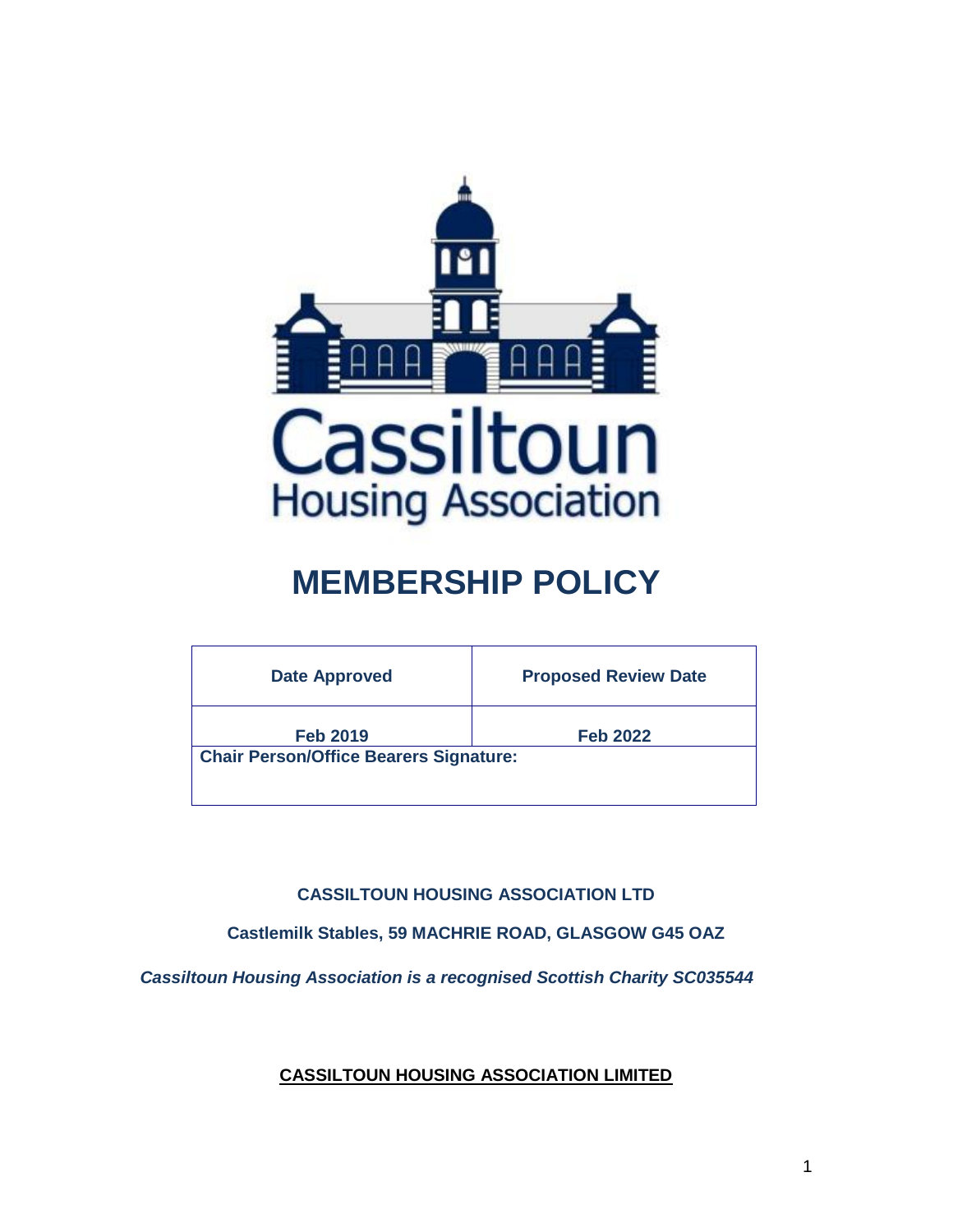# **MEMBERSHIP POLICY**

## 1. **INTRODUCTION**

1.1 Cassiltoun Housing Association is a community owned and managed housing organisation and our model rules include membership criteria for shareholders. Whilst our rules are the benchmark for membership eligibility and approval, it is of benefit to us in terms of our accountability and long-term development to have a proactive membership policy. The purpose of this policy therefore is to lay down procedures for the administration of membership applications and records, and to define the criteria governing admission to membership of the Association.

## 2. **RULES AND LEGAL STATUS**

- 2.1 Cassiltoun Housing Association Limited is registered with the Financial Conduct Authority as a Community Benefit entity (Co-operative and Community Benefits Societies Act 2014, previously ). The Office of the Scottish Charities Regulator (OSCR) as a Charity and the Scottish Housing Regulator as a Registered Social Landlord.
- 2.2 Copies of our rules may be obtained from our registered office, 59 Machrie Road, Glasgow, G45 OAZ. These provide for the proper conduct of all our affairs as a Limited Company and should be read in conjunction with this policy and our Standing Orders.

# 3. **POLICY OBJECTIVES**

- 3.1 To ensure that we comply with the statutory requirements of the Co-operative and Community Benefits Societies Act 2014.
- 3.2 To define the criteria for membership of the Association to ensure that membership is consistent with the aims and objectives of the Association.
- 3.3 To ensure compliance with equal opportunities legislation and the provisions of our equal opportunities policy.

# 4. **THE AIMS AND OBJECTIVES OF THE ASSOCIATION**

4.1 Cassiltoun Housing Association aims to complete the regeneration of our community through housing led and resident controlled initiatives. We will deliver high quality services, affordable rents and value for money for all our customers. The vehicle for regeneration of our community will be through the development and management of housing for rent, the provision of housing in a diversity of tenures and economic and social activities that address social exclusion.

#### 5. **MEMBERSHIP CRITERIA**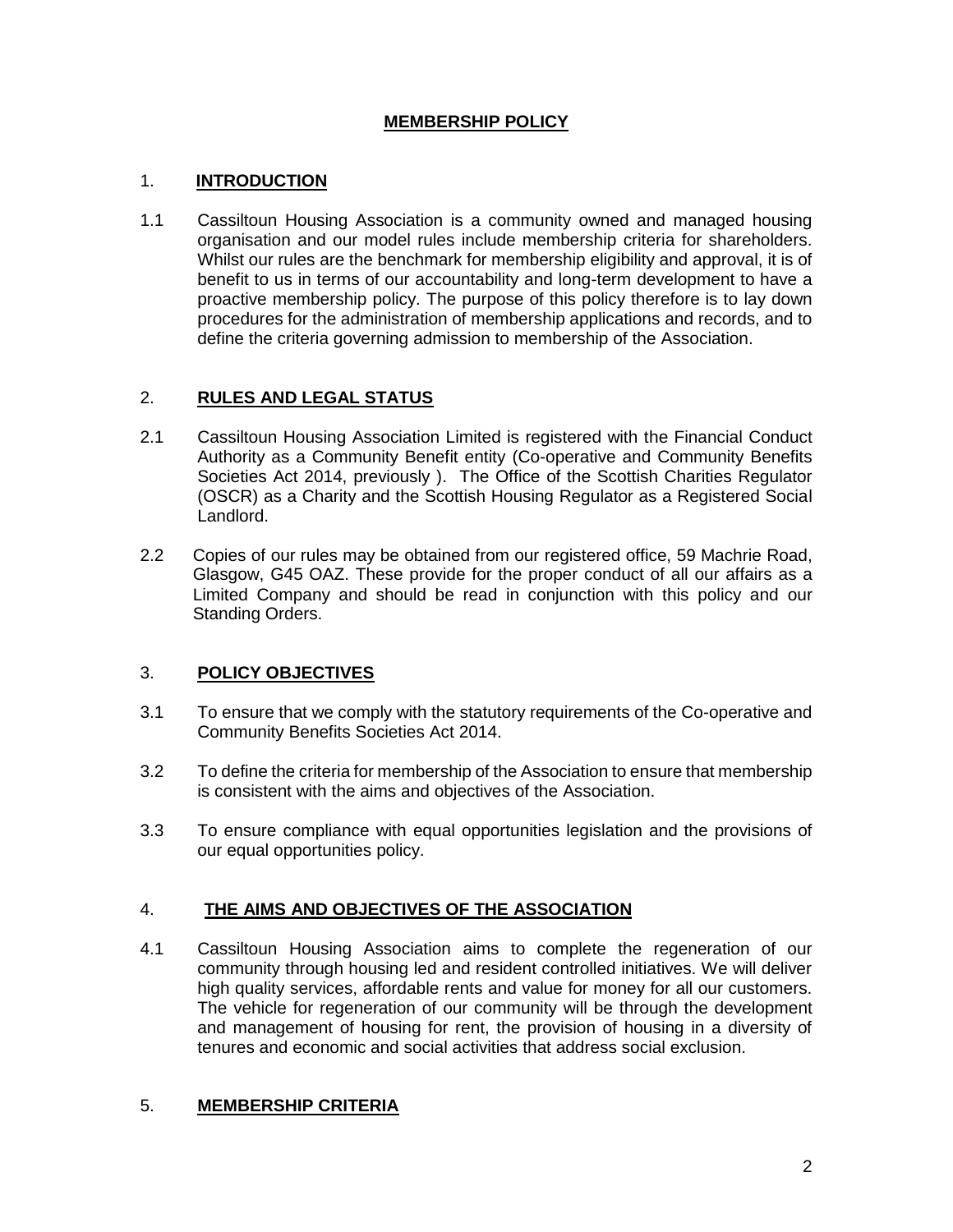- 5.1 The members of the Association shall be those people who hold a share in the Association and whose names are entered in the Register of Members, (referred to in Rule 64 of our constitution), into any one of the membership categories indicated below.
- 5.2 Membership of the Association shall be held in only one of the following categories:
	- **a)** Tenants of the Association
	- b) Service Users of the Association
	- c) Other persons who support the objects of the Association
	- d) Organisations sympathetic to the objects of the Association

## **6. APPLYING FOR MEMBERSHIP**

- 6.1 To apply for membership, you must send an application form and one pound,  $(E1)$ , to our registered office. Our Board of Management will consider your application at its next meeting or as soon as possible after that. We will return your money if we do not approve your application.
- 6.2 An application for membership will not be considered by the Board within the 14 day period occurring before the date of a general meeting.
- 6.3 If we approve your application you will immediately become a member of the Association and your name and other necessary particulars will be included in our Register of Members (referred to in rule 64), within seven working days. You will then be issued one share in the Association.
- 6.4 If you are a representative of an organisation which is a member of the Association, you cannot be a member of the Association as an individual yourself. If you are already a member as an individual when you start to represent an organisation which is a member, we will suspend your membership as an individual, until such times as you are no longer a representative of an organisation which is a member.
- 6.5 You can apply for membership of the Association from the age of 16.
- 6.6 No member can hold more than one share in the Association.
- 6.7 If you change your address, you must let us know by writing to our Secretary at our registered office within three months. This rule does not apply if you are our tenant and have moved home by transferring your tenancy to another property owned and managed by the Association.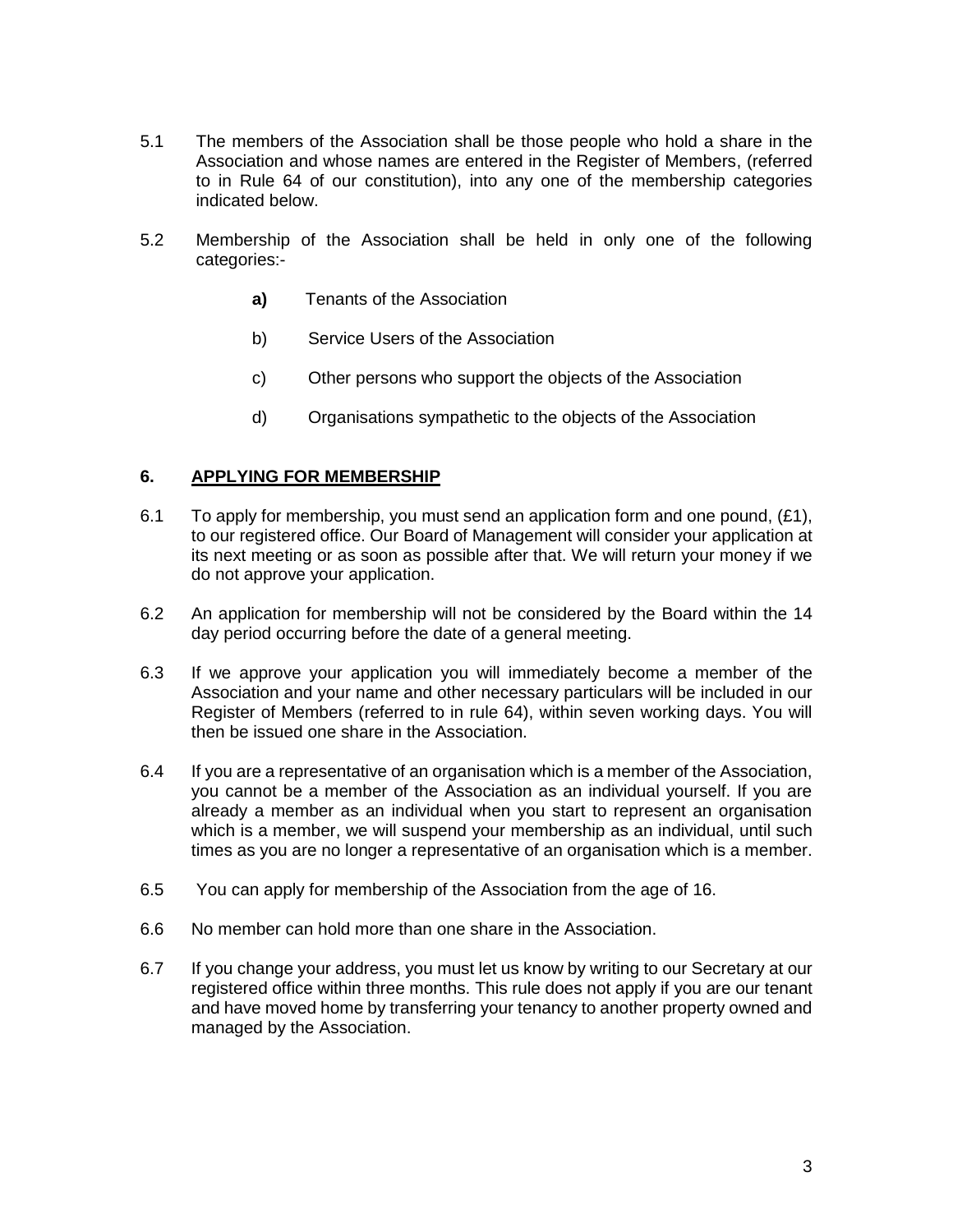- 6.8 Should any application for membership be refused the applicant will receive a full written explanation. A refused applicant will have recourse to our complaints procedures and ultimately, the Scottish Public Services Ombudsman.
- 6.9 We operate an Equal Opportunities Policy and all applications for Membership and shares issued will be duly recorded in a Register of Members and monitored for Equal Opportunities.

## 7. **ENDING YOUR MEMBERSHIP**

- 7.1 You can end your membership of the Association by giving the Secretary at our registered office seven days notice in writing.
- 7.2 If the Board is satisfied that:
	- you have failed to tell us of a change of address as set out in Rule 10, or
	- you have failed to attend five annual general meetings in a row and you did not submit apologies, exercised a postal vote or appointed a representative to attend and vote on your behalf by proxy;
	- we will end your membership and cancel your share.

The value of the share will then belong to us with effect from the date of a Board resolution to that effect. The ending of your membership will be recorded in the register of Members referred to in Rule 64.

- 7.3 We may end your membership if we receive a complaint about your behaviour and two-thirds of the members voting at a special general meeting agree to this. The following conditions apply to this procedure:-
	- The members can vote in person or through a representative by proxy.
	- The complaint must be in writing and must relate to behaviour which could harm our interests.
	- The Secretary must notify the member of the complaint in writing not less than one calendar month before the meeting referred to above takes place.
	- The notice for the special general meeting will give details of the business for which the meeting is being called
	- You will be called to answer the complaint at the meeting. The members present will consider the evidence supporting the complaint and any evidence you decide to introduce, and
	- if you receive proper notice but do not go to the meeting referred to above without providing a good reason, the meeting will go ahead without you and the Members will be entitled to vote to end your membership
- 7.4 If membership is ended in accordance with Rule 11.1.4, you will immediately cease to be a member from the date that the resolution to end your membership was passed. If we end your membership in this way, any further application for membership by you will need to be approved by two-thirds of the members voting at a general meeting.